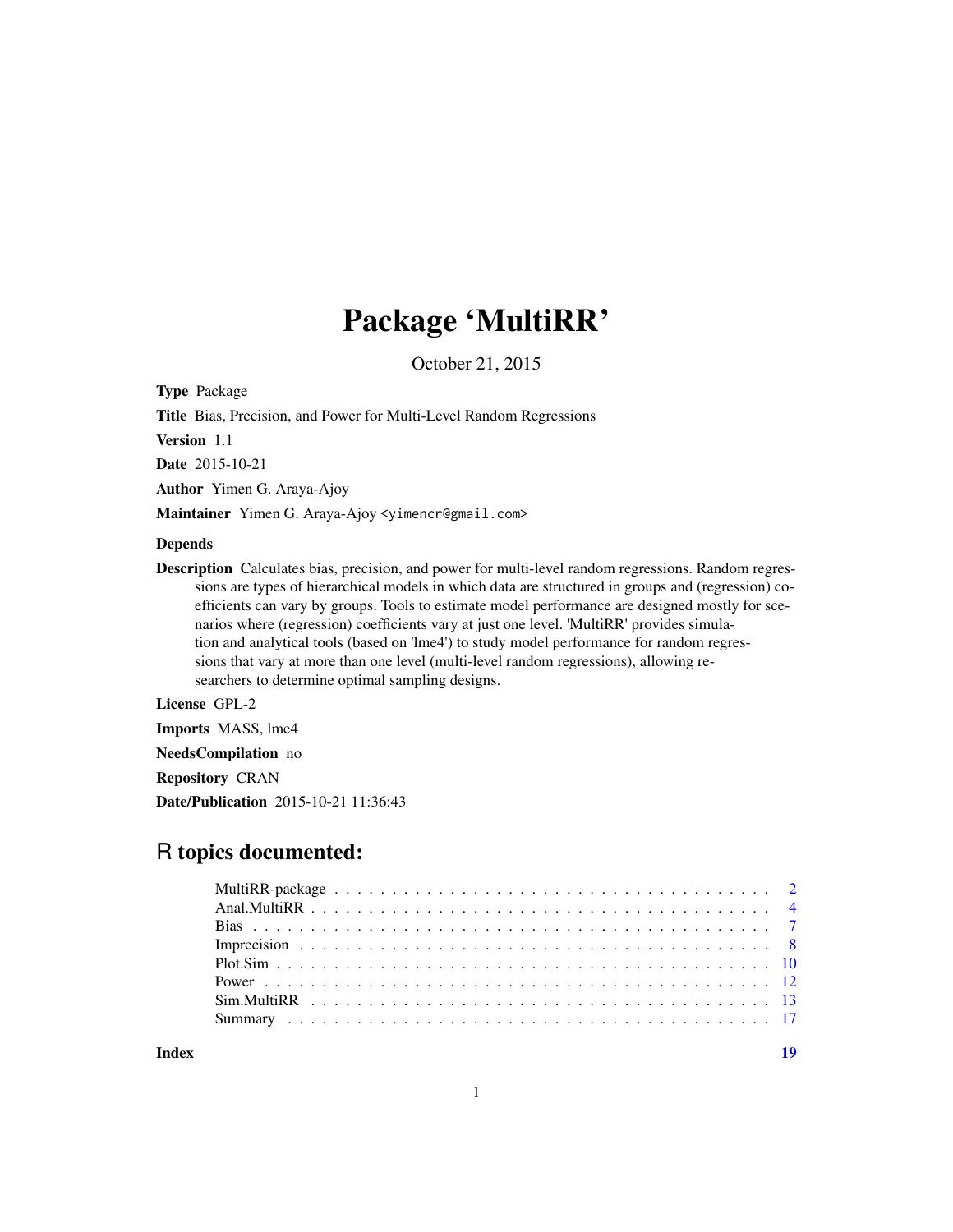#### Description

Calculates bias, precision, and power for multi-level random regressions. Random regressions are types of hierarchical models in which data are structured in groups and (regression) coefficients can vary by groups. Tools to estimate model performance are designed mostly for scenarios where (regression) coefficients vary at just one level. 'MultiRR' provides simulation and analytical tools (based on 'lme4') to study model performance for random regressions that vary at more than one level (multi-level random regressions), allowing researchers to determine optimal sampling designs.

#### Details

| Package: | MultiRR    |
|----------|------------|
| Type:    | Package    |
| Version: | 1.0        |
| Date:    | 2015-05-11 |
| License: | $GPI. -2$  |

Use the function [Sim.MultiRR](#page-12-1) to simulate n data sets, then use the function [Anal.MultiRR](#page-3-1) to perform a multi-level random regression to n simulated data sets. You can view the results using the function [Summary](#page-16-1) or [Plot.Sim](#page-9-1), estimate bias using the function [Bias](#page-6-1), imprecision using the function [Imprecision](#page-7-1), and power using the function [Power](#page-11-1).

## Author(s)

Yimen Araya: <vimencr@gmail.com>

#### References

Araya-Ajoy Y.G., Mathot, K. J., Dingemanse N. J. (2015) An approach to estimate short-term, long-term, and reaction norm repeatability. Methods in Ecology and Evolution.

#### Examples

```
#Example 1: Balanced sampling design.
#Define sample sizes.
n.ind <-c(40, 50) ##Numbers of individuals to simulate.
SeriesPerInd \leq c(4, 5) ##Number of series per individual to simulate.
ObsPerLevel <- 2 ##Number of observations per level in the environmental gradient.
#Number of simulated data sets, use at least 10.
n.sim=3
```
#Define the environmetal gradient.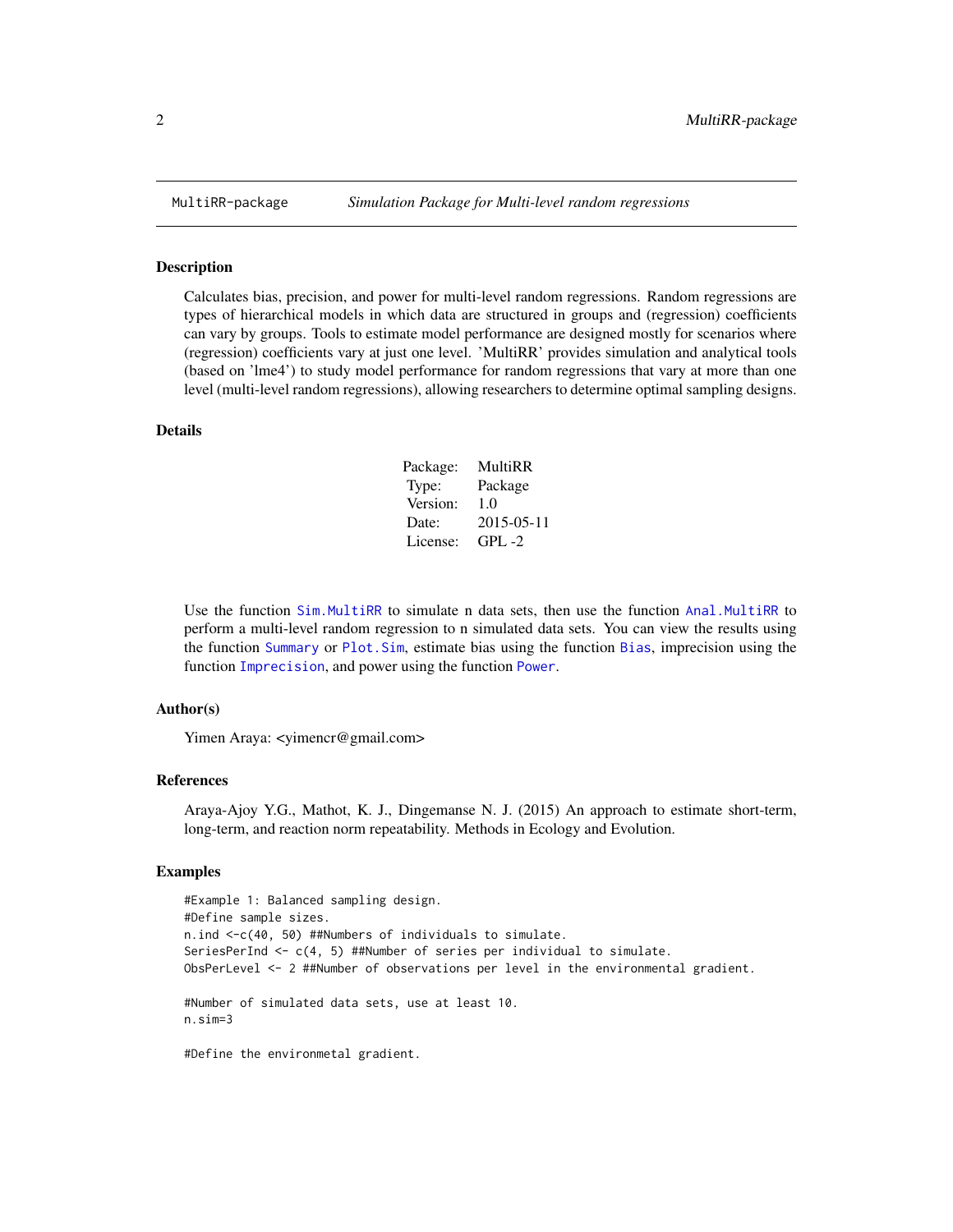## MultiRR-package 3

```
EnvGradient <-c(-0.5, 0.5)#Define the population level parameters.
PopInt <- 0 ##Population level intercept.
PopSlope <- -0.5 ##Population level slope.
#Define individual level parameters
VCVInd \le-matrix(c(0.3, 0.15, 0.15, 0.3),2,2) ##Creates a variance-covariance matrix.
#Define series level parameters
VCVSeries <-matrix(c(0.3, 0.15, 0.15, 0.3),2,2) ##Creates a variance-covariance matrix.
#Define the residual variance.
ResVar < -0.4#Simulate the data sets.
sim.data <- Sim.MultiRR(n.ind=n.ind, SeriesPerInd=SeriesPerInd,
ObsPerLevel=ObsPerLevel, EnvGradient=EnvGradient, PopInt=PopInt, PopSlope=PopSlope,
VCVInd=VCVInd, VCVSeries=VCVSeries, ResVar=ResVar, n.sim=3)
#Analyze the simulated data sets. This may take a while.
ressim <- Anal.MultiRR(sim.data)
#Summarize the results of the multi-level random regressions.
Summary(ressim)
#Estimate bias.
Bias(ressim)
#Estiamte imprecision.
Imprecision(ressim)
#Estimate power.
Power(ressim)
#Example 2: Unbalanced sampling design.
#Define sample sizes.
n.ind <-40 ##Numbers of individuals to simulate.
SeriesPerInd <- 4 ##Number of series per individual to simulate.
ObsPerLevel <- 2 ##Number of observations per level in the environmental gradient.
#Define the proportion of individuals that were sampled in all the series.
#All individuals were assayed at least once, 0.9 of individuals twice...
prop.ind<-c(1, 0.9, 0.8, 0.7)
#Define the total number of observations
n.obs=300
#Number of simulated data sets, use at least 10.
n.sim=3
#Define the environmetal gradient.
```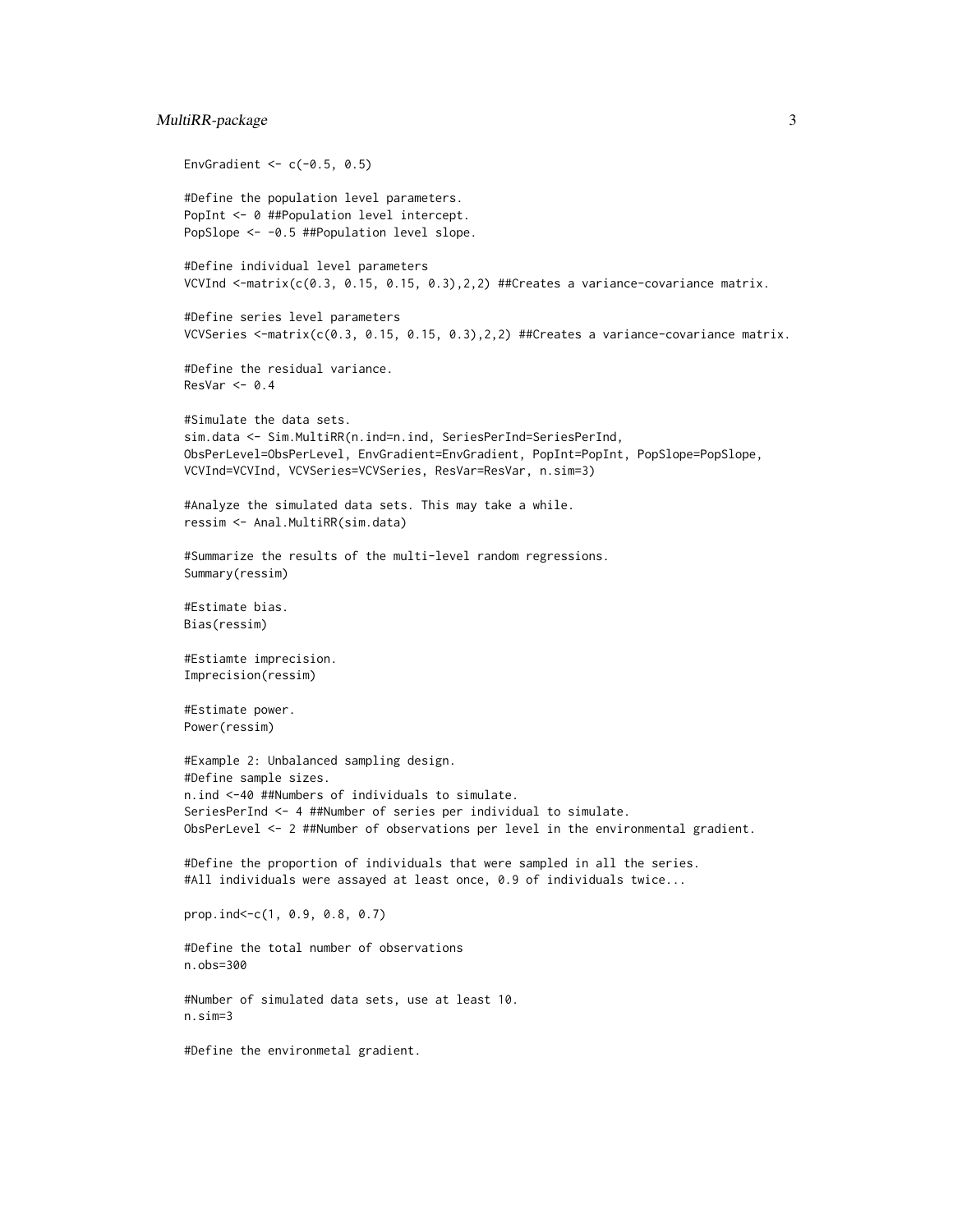```
EnvGradient <-c(-0.5, 0.5)#Define the population level parameters.
PopInt <- 0 ##Population level intercept.
PopSlope <- -0.5 ##Population level slope.
#Define the individual level parameters.
VCVInd \le-matrix(c(0.3, 0.15, 0.15, 0.3),2,2) ##Creates a variance-covariance matrix.
#Define the series level parameters.
VCVSeries <-matrix(c(0.3, 0.15, 0.15, 0.3),2,2) ##Creates a variance-covariance matrix.
#Define the residual variance.
ResVar < -0.4#Simulate the data.
sim.data <- Sim.MultiRR(n.ind=n.ind, SeriesPerInd=SeriesPerInd, ObsPerLevel=ObsPerLevel,
EnvGradient=EnvGradient, PopInt=PopInt, PopSlope=PopSlope, VCVInd= VCVInd, VCVSeries=VCVSeries,
ResVar=ResVar, n.sim=n.sim, unbalanced=TRUE, prop.ind=c(1, 0.9, 0.8, 0.7),
complete.observations=FALSE, n.obs=n.obs)
#Analyze simulated data sets. This may take a while.
ressim <- Anal.MultiRR(sim.data)
#Summarize the results of the multi-level random regressions.
Summary(ressim)
#Estimate bias.
Bias(ressim)
#Estiamte imprecision.
Imprecision(ressim)
#Estimate power.
Power(ressim)
```
<span id="page-3-1"></span>

```
Anal.MultiRR Fits a multilevel random regression to n simulated data frames.
```
## **Description**

Performs multilevel random regressions to objects created with the function Sim.MultiRR.

## Usage

```
Anal.MultiRR(x)
```
## Arguments

x Object created with the function sim.MultiRR.

<span id="page-3-0"></span>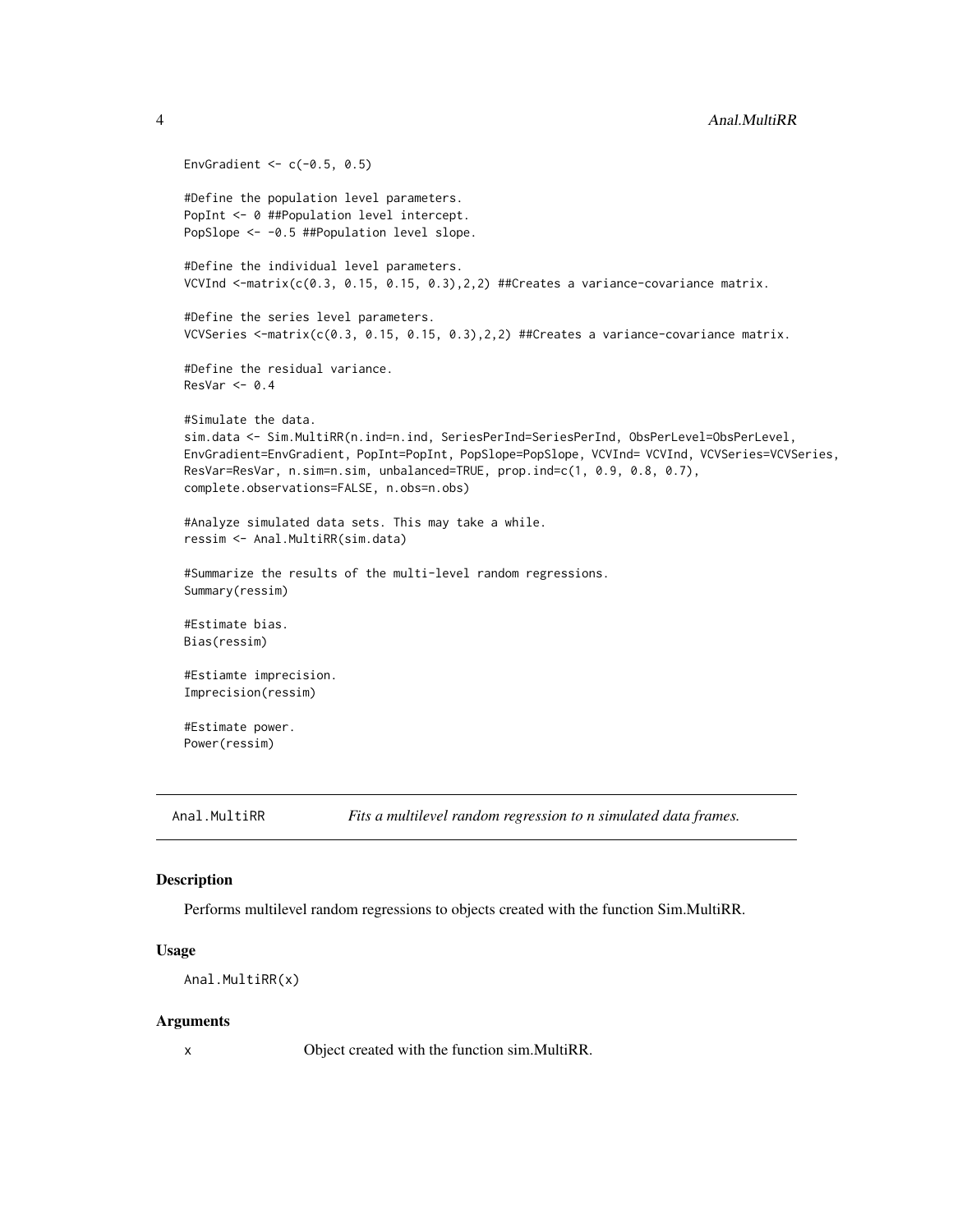## <span id="page-4-0"></span>Anal.MultiRR 5

## Value

A list of results from the multi-level random regression for n simulated data sets.

#### Author(s)

Yimen Araya

## References

Araya-Ajoy Y.G., Mathot, K. J., Dingemanse N. J. (2015) An approach to estimate short-term, long-term, and reaction norm repeatability. Methods in Ecology and Evolution.

#### See Also

[Sim.MultiRR](#page-12-1)

## Examples

```
#Example 1: Balanced sampling design.
#Define sample sizes.
n.ind <-c(40, 50) ##Numbers of individuals to simulate.
SeriesPerInd \leq c(4, 5) ##Number of series per individual to simulate.
ObsPerLevel <- 2 ##Number of observations per level in the environmental gradient.
#Number of simulated data sets, use at least 10.
n.sim=3
#Define the environmetal gradient.
EnvGradient <-c(-0.5, 0.5)#Define the population level parameters.
PopInt <- 0 ##Population level intercept.
PopSlope <- -0.5 ##Population level slope.
#Define individual level parameters
VCVInd \leq-matrix(c(0.3, 0.15, 0.15, 0.3), 2,2) ##Creates a variance-covariance matrix.
#Define series level parameters
VCVSeries <-matrix(c(0.3, 0.15, 0.15, 0.3), 2,2) ##Creates a variance-covariance matrix.
#Define the residual variance.
ResVar < -0.4#Simulate the data sets.
sim.data <- Sim.MultiRR(n.ind=n.ind, SeriesPerInd=SeriesPerInd,
ObsPerLevel=ObsPerLevel, EnvGradient=EnvGradient, PopInt=PopInt, PopSlope=PopSlope,
VCVInd=VCVInd, VCVSeries=VCVSeries, ResVar=ResVar, n.sim=3)
#Analyze the simulated data sets. This may take a while.
ressim <- Anal.MultiRR(sim.data)
```

```
#Summarize the results of the multi-level random regressions.
```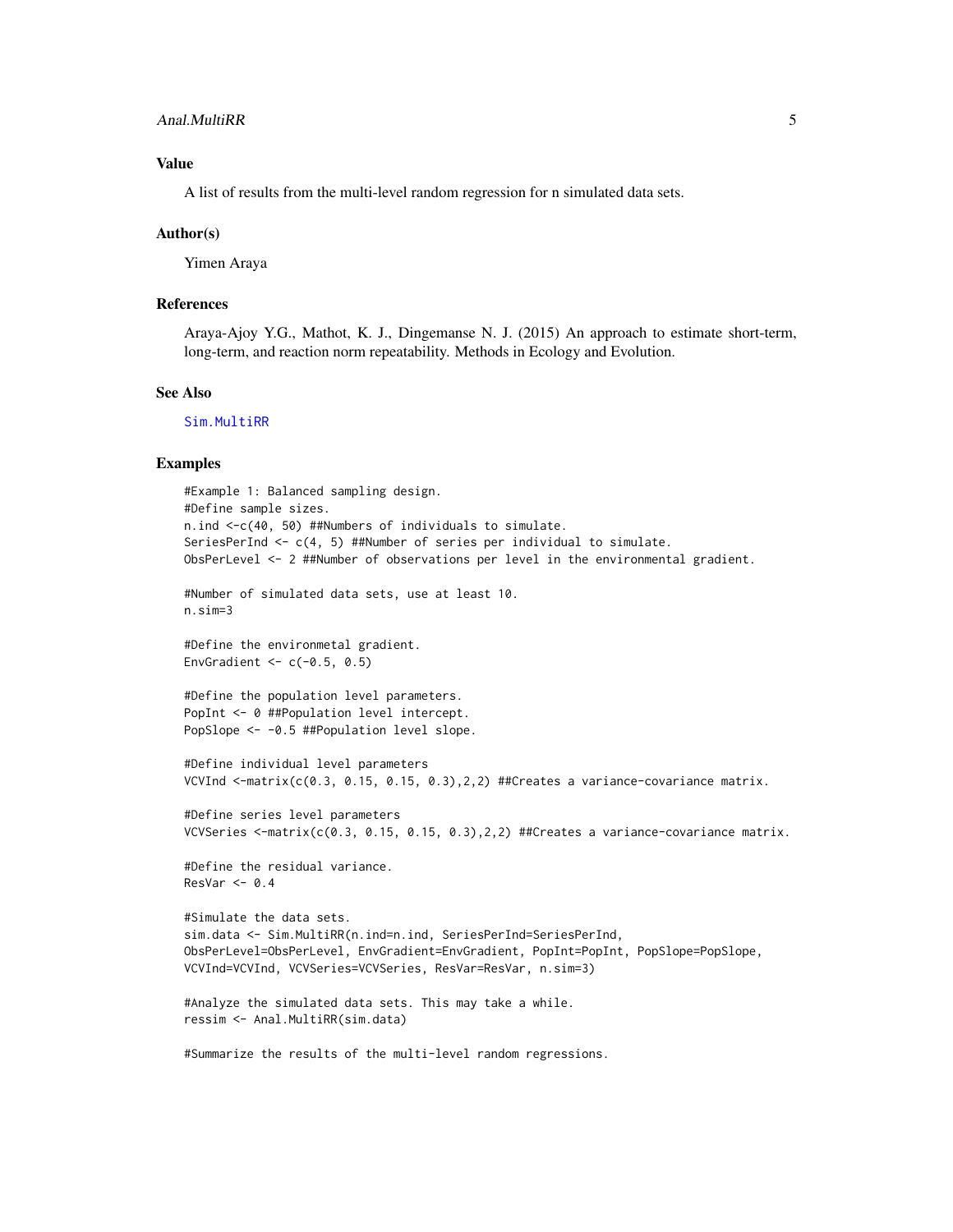```
Summary(ressim)
#Estimate bias.
Bias(ressim)
#Estiamte imprecision.
Imprecision(ressim)
#Estimate power.
Power(ressim)
#Example 2: Unbalanced sampling design.
#Define sample sizes.
n.ind <-40 ##Numbers of individuals to simulate.
SeriesPerInd <- 4 ##Number of series per individual to simulate.
ObsPerLevel <- 2 ##Number of observations per level in the environmental gradient.
#Define the proportion of individuals that were sampled in all the series.
#All individuals were assayed at least once, 0.9 of individuals twice...
prop.ind<-c(1, 0.9, 0.8, 0.7)
#Define the total number of observations
n.obs=300
#Number of simulated data sets, use at least 10.
n.sim=3
#Define the environmetal gradient.
EnvGradient <-c(-0.5, 0.5)#Define the population level parameters.
PopInt <- 0 ##Population level intercept.
PopSlope <- -0.5 ##Population level slope.
#Define the individual level parameters.
VCVInd \leq-matrix(c(0.3, 0.15, 0.15, 0.3),2,2) ##Creates a variance-covariance matrix.
#Define the series level parameters.
VCVSeries \leq-matrix(c(0.3, 0.15, 0.15, 0.3),2,2) ##Creates a variance-covariance matrix.
#Define the residual variance.
ResVar < -0.4#Simulate the data.
sim.data <- Sim.MultiRR(n.ind=n.ind, SeriesPerInd=SeriesPerInd, ObsPerLevel=ObsPerLevel,
EnvGradient=EnvGradient, PopInt=PopInt, PopSlope=PopSlope, VCVInd= VCVInd, VCVSeries=VCVSeries,
ResVar=ResVar, n.sim=n.sim, unbalanced=TRUE, prop.ind=c(1, 0.9, 0.8, 0.7),
complete.observations=FALSE, n.obs=n.obs)
#Analyze simulated data sets. This may take a while.
```

```
ressim <- Anal.MultiRR(sim.data)
```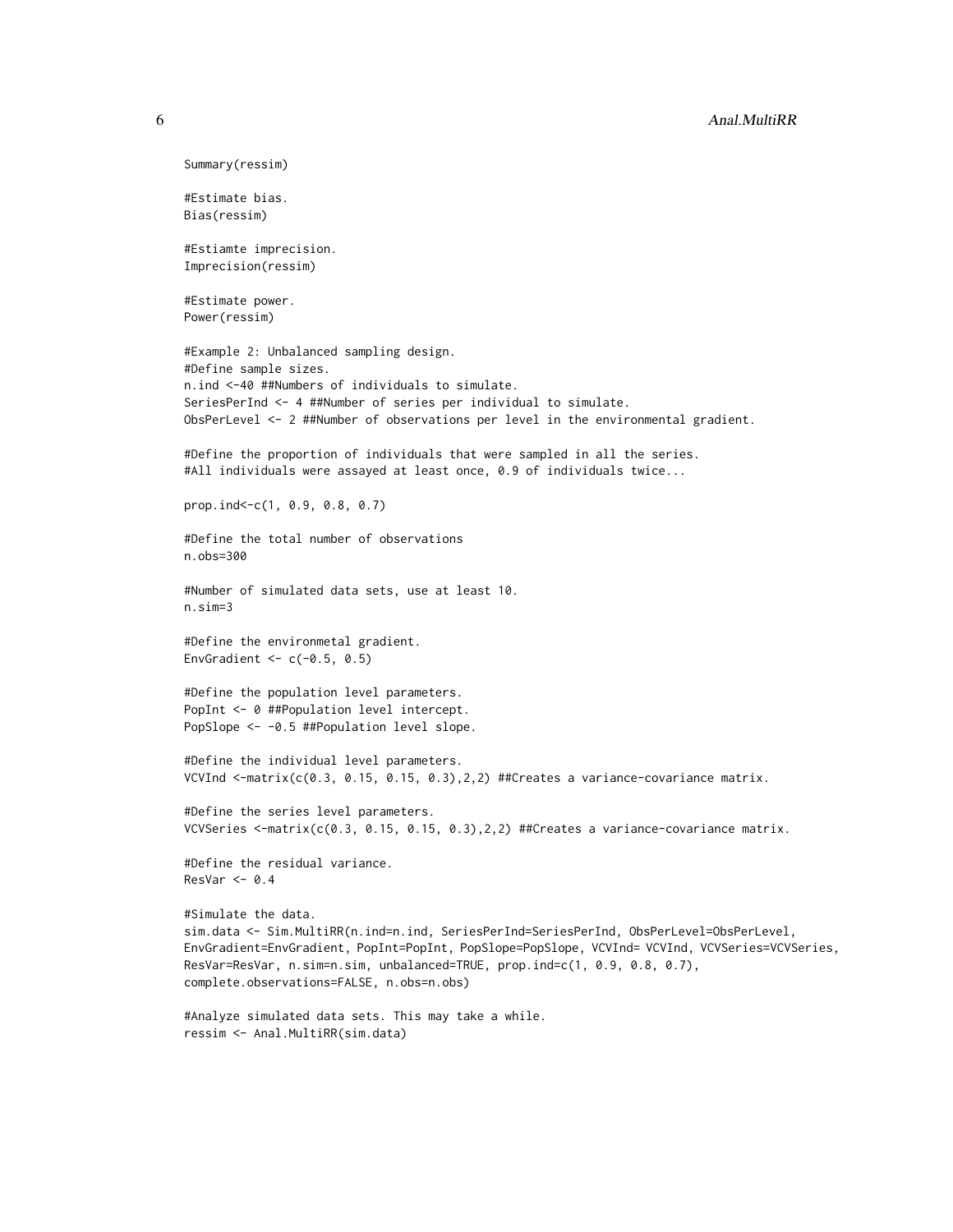#### <span id="page-6-0"></span>Bias 7 and 2012 12:00 the contract of the contract of the contract of the contract of the contract of the contract of the contract of the contract of the contract of the contract of the contract of the contract of the cont

#Summarize the results of the multi-level random regressions. Summary(ressim)

#Estimate bias. Bias(ressim)

#Estiamte imprecision. Imprecision(ressim)

#Estimate power. Power(ressim)

<span id="page-6-1"></span>Bias *Estimates bias for n number of multi-level random regression models performed to n simulated data sets.*

## Description

Calculates bias for an object created with anal.MultiRR.

#### Usage

Bias(x)

#### Arguments

x Object created with Anal.MultiRR.

## Value

A list of data frames with the bias and relative bias for all the estimated variance components and repeatabilities.

## Author(s)

Yimen Araya

## References

Araya-Ajoy Y.G., Mathot, K. J., Dingemanse N. J. (2015) An approach to estimate short-term, long-term, and reaction norm repeatability. Methods in Ecology and Evolution.

## See Also

[Sim.MultiRR](#page-12-1), [Anal.MultiRR](#page-3-1)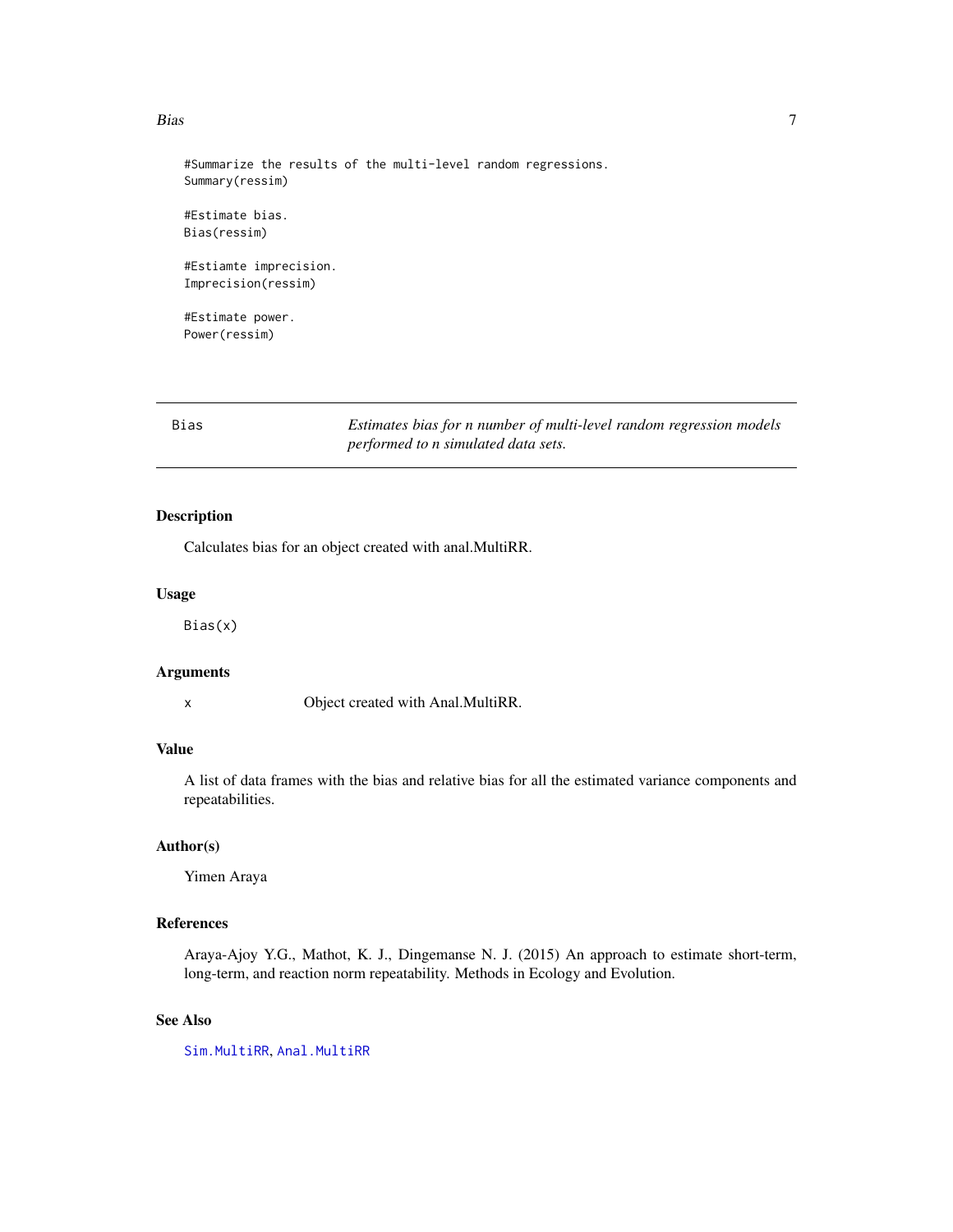## Examples

```
#Example 1: Balanced sampling design.
#Define sample sizes.
n.ind <-c(40, 50) ##Numbers of individuals to simulate.
SeriesPerInd \leq c(4, 5) ##Number of series per individual to simulate.
ObsPerLevel <- 2 ##Number of observations per level in the environmental gradient.
#Number of simulated data sets, use at least 10.
n.sim=3
#Define the environmetal gradient.
EnvGradient <-c(-0.5, 0.5)#Define the population level parameters.
PopInt <- 0 ##Population level intercept.
PopSlope <- -0.5 ##Population level slope.
#Define individual level parameters
VCVInd \leq-matrix(c(0.3, 0.15, 0.15, 0.3),2,2) ##Creates a variance-covariance matrix.
#Define series level parameters
VCVSeries \leq-matrix(c(0.3, 0.15, 0.15, 0.3),2,2) ##Creates a variance-covariance matrix.
#Define the residual variance.
ResVar < -0.4#Simulate the data sets.
sim.data <- Sim.MultiRR(n.ind=n.ind, SeriesPerInd=SeriesPerInd,
ObsPerLevel=ObsPerLevel, EnvGradient=EnvGradient, PopInt=PopInt, PopSlope=PopSlope,
VCVInd=VCVInd, VCVSeries=VCVSeries, ResVar=ResVar, n.sim=3)
#Analyze the simulated data sets. This may take a while.
ressim <- Anal.MultiRR(sim.data)
#Summarize the results of the multi-level random regressions.
Summary(ressim)
#Estimate bias.
Bias(ressim)
#Estiamte imprecision.
Imprecision(ressim)
#Estimate power.
Power(ressim)
```
<span id="page-7-1"></span>Imprecision *Calculates imprecision for n multi-level random regressions perfromed to n simulated dats sets.*

<span id="page-7-0"></span>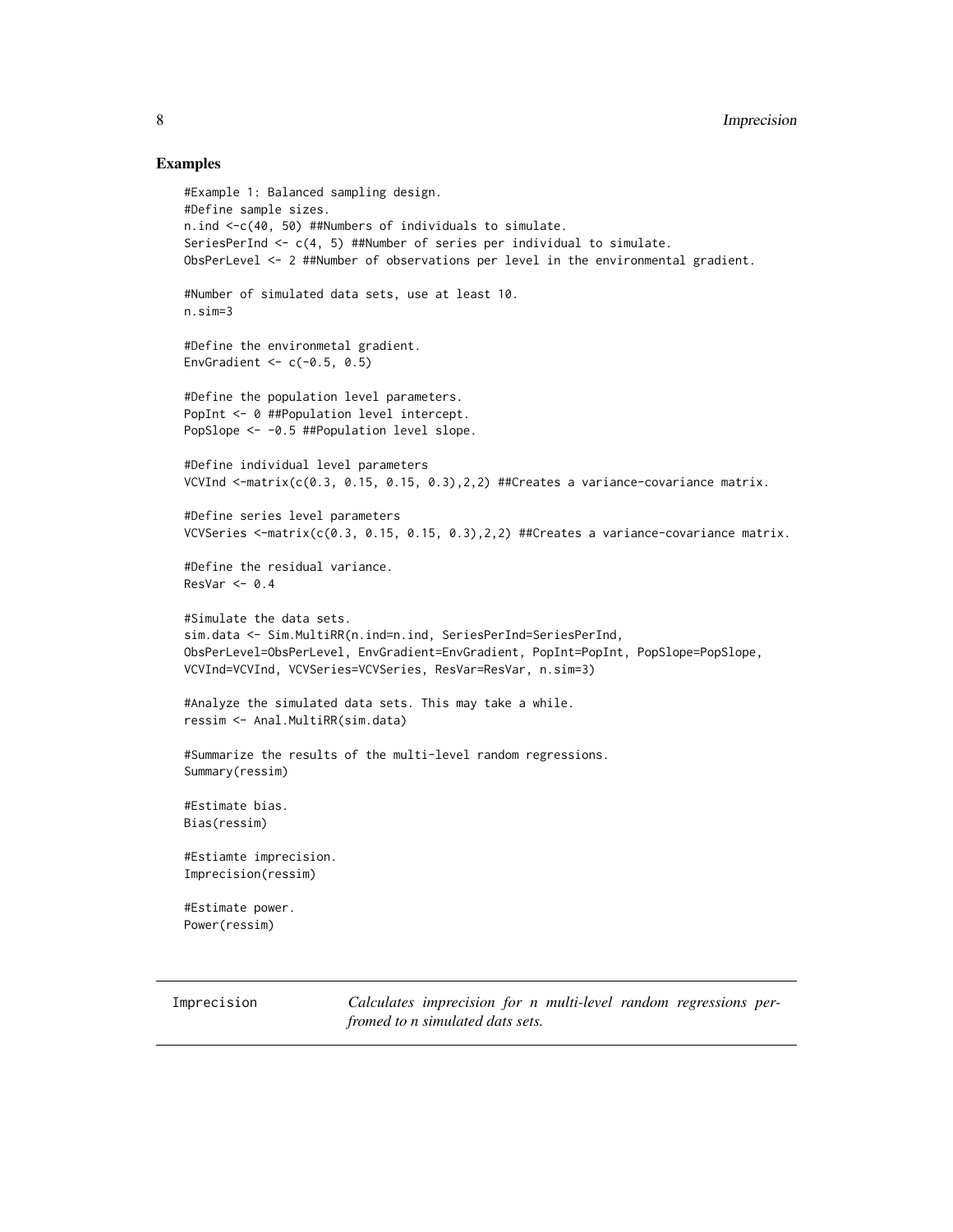## <span id="page-8-0"></span>Imprecision 9

## Description

Calculates imprecision for an object created with anal.MultiRR.

#### Usage

```
Imprecision(x)
```
## Arguments

x Object created with Anal.MultiRR.

## Value

A list of data frames with the imprecision for all the estimated variance components and repeatabilities.

#### Author(s)

Yimen Araya

## References

Araya-Ajoy Y.G., Mathot, K. J., Dingemanse N. J. (2015) An approach to estimate short-term, long-term, and reaction norm repeatability. Methods in Ecology and Evolution.

## See Also

[Sim.MultiRR](#page-12-1), [Anal.MultiRR](#page-3-1)

## Examples

```
#Example 1: Balanced sampling design.
#Define sample sizes.
n.ind <-c(40, 50) ##Numbers of individuals to simulate.
SeriesPerInd <- c(4, 5) ##Number of series per individual to simulate.
ObsPerLevel <- 2 ##Number of observations per level in the environmental gradient.
```

```
#Number of simulated data sets, use at least 10.
n.sim=3
```
#Define the environmetal gradient. EnvGradient  $<-c(-0.5, 0.5)$ 

```
#Define the population level parameters.
PopInt <- 0 ##Population level intercept.
PopSlope <- -0.5 ##Population level slope.
```

```
#Define individual level parameters
VCVInd \leq-matrix(c(0.3, 0.15, 0.15, 0.3), 2, 2) ##Creates a variance-covariance matrix.
```
#Define series level parameters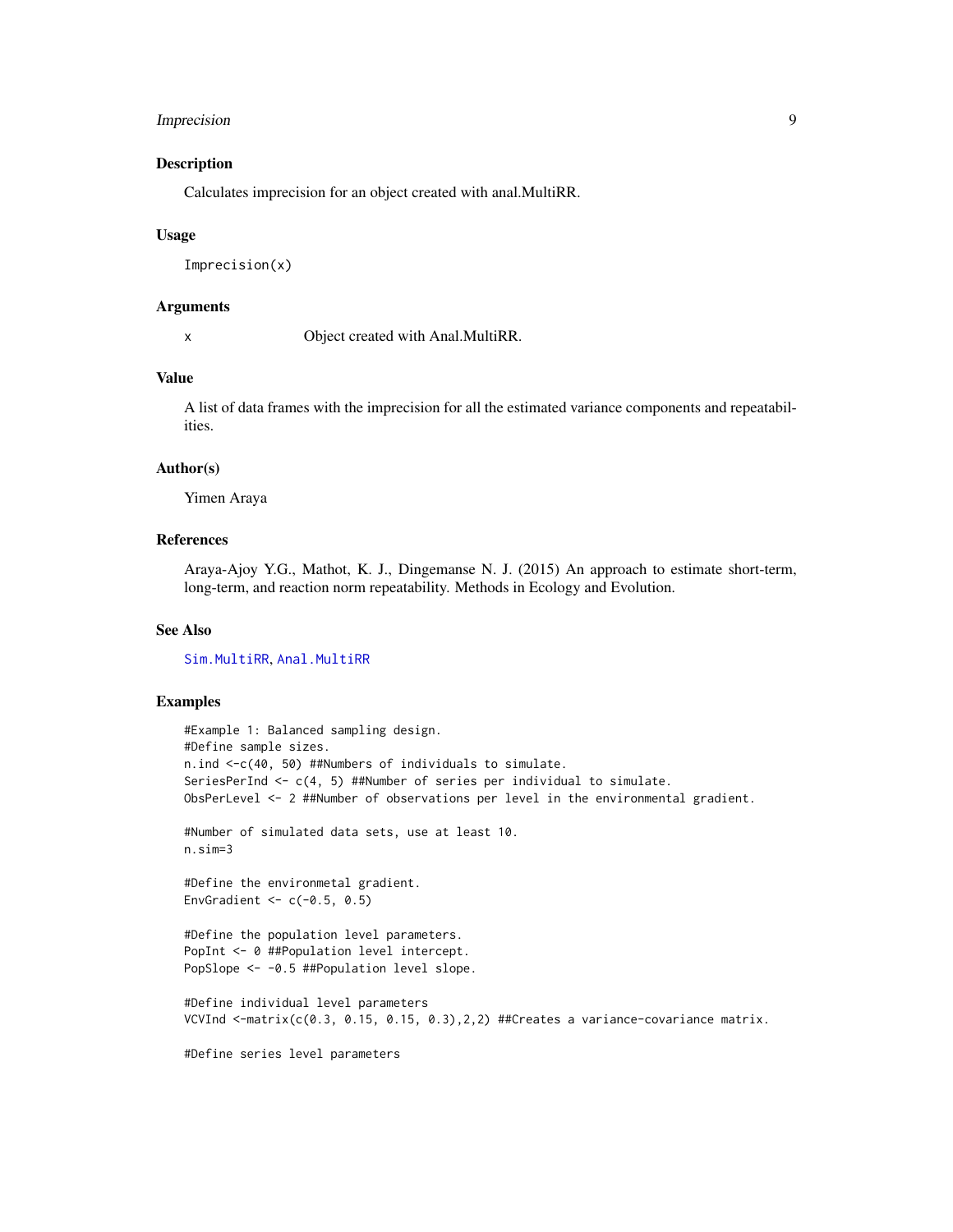```
VCVSeries <-matrix(c(0.3, 0.15, 0.15, 0.3),2,2) ##Creates a variance-covariance matrix.
#Define the residual variance.
ResVar < -0.4#Simulate the data sets.
sim.data <- Sim.MultiRR(n.ind=n.ind, SeriesPerInd=SeriesPerInd,
ObsPerLevel=ObsPerLevel, EnvGradient=EnvGradient, PopInt=PopInt, PopSlope=PopSlope,
VCVInd=VCVInd, VCVSeries=VCVSeries, ResVar=ResVar, n.sim=3)
#Analyze the simulated data sets. This may take a while.
ressim <- Anal.MultiRR(sim.data)
#Summarize the results of the multi-level random regressions.
Summary(ressim)
#Estimate bias.
Bias(ressim)
#Estiamte imprecision.
Imprecision(ressim)
#Estimate power.
Power(ressim)
```
<span id="page-9-1"></span>

Plot.Sim *Density plots for each variance component.*

#### Description

Plots distributions of the estimated parameters from the simulations.

#### Usage

Plot.Sim(x)

#### Arguments

x Object created with Anal.MultiRR.

## Note

Better use with only one combination of parameters (i.e., number of individuals and series per individual.

## Author(s)

Yimen Araya

<span id="page-9-0"></span>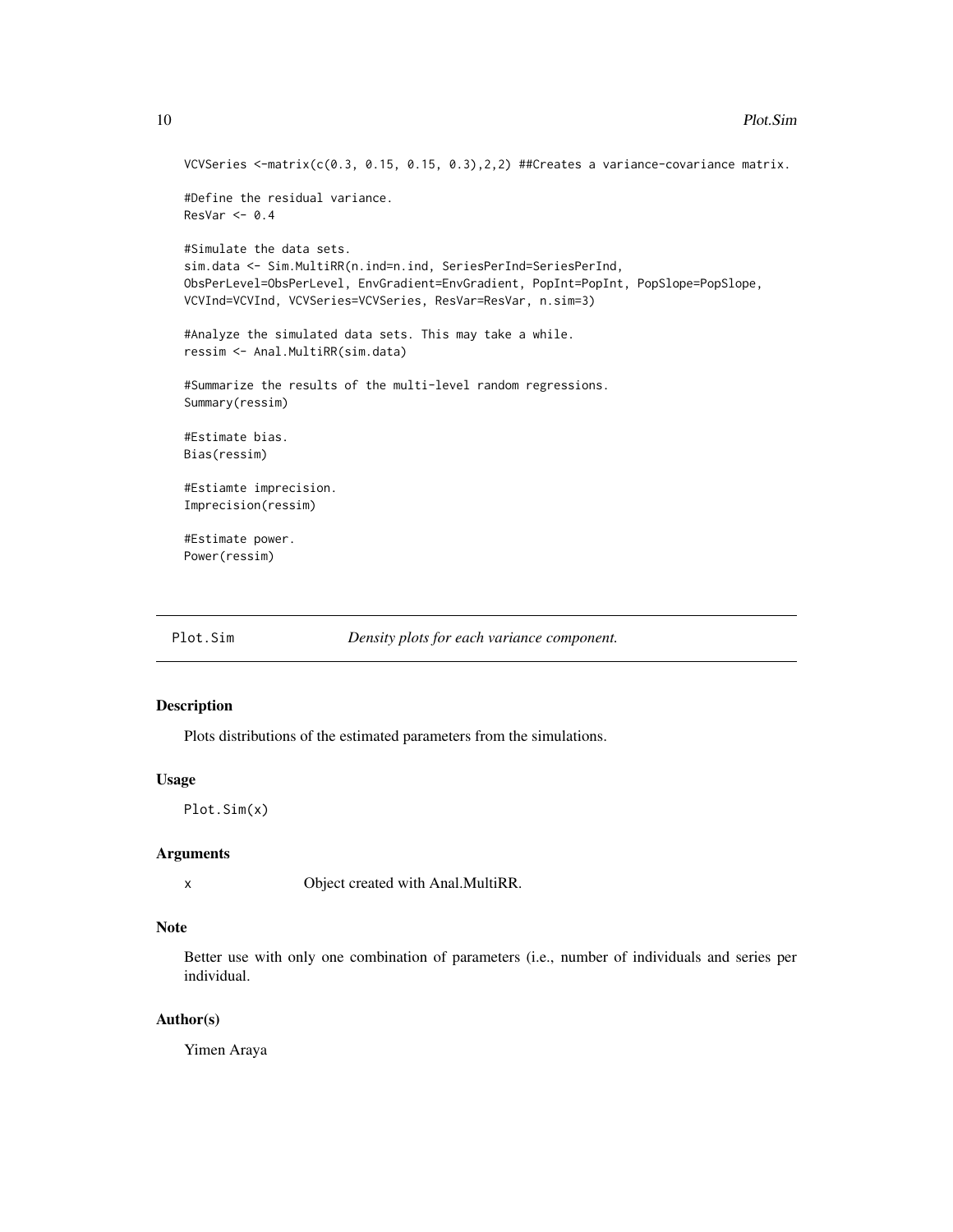#### <span id="page-10-0"></span>Plot.Sim 11

## References

Araya-Ajoy Y.G., Mathot, K. J., Dingemanse N. J. (2015) An approach to estimate short-term, long-term, and reaction norm repeatability. Methods in Ecology and Evolution.

### See Also

[Sim.MultiRR](#page-12-1), [Anal.MultiRR](#page-3-1), [Summary](#page-16-1)

## Examples

```
#Example: Unbalanced sampling design.
#Define sample sizes.
n.ind <-40 ##Numbers of individuals to simulate.
SeriesPerInd <- 4 ##Number of series per individual to simulate.
ObsPerLevel <- 2 ##Number of observations per level in the environmental gradient.
#Define the proportion of individuals that were sampled in all the series.
#All individuals were assayed at least once, 0.9 of individuals twice...
prop.ind<-c(1, 0.9, 0.8, 0.7)
#Define the total number of observations
n.obs=300
#Number of simulated data sets, use at least 10.
n.sim=3
#Define the environmetal gradient.
EnvGradient <-c(-0.5, 0.5)#Define the population level parameters.
PopInt <- 0 ##Population level intercept.
PopSlope <- -0.5 ##Population level slope.
#Define the individual level parameters.
VCVInd \leq-matrix(c(0.3, 0.15, 0.15, 0.3), 2, 2) ##Creates a variance-covariance matrix.
#Define the series level parameters.
VCVSeries <-matrix(c(0.3, 0.15, 0.15, 0.3), 2,2) ##Creates a variance-covariance matrix.
#Define the residual variance.
ResVar < -0.4#Simulate the data.
sim.data <- Sim.MultiRR(n.ind=n.ind, SeriesPerInd=SeriesPerInd, ObsPerLevel=ObsPerLevel,
EnvGradient=EnvGradient, PopInt=PopInt, PopSlope=PopSlope, VCVInd= VCVInd, VCVSeries=VCVSeries,
ResVar=ResVar, n.sim=n.sim, unbalanced=TRUE, prop.ind=c(1, 0.9, 0.8, 0.7),
complete.observations=FALSE, n.obs=n.obs)
#Analyze simulated data sets. This may take a while.
```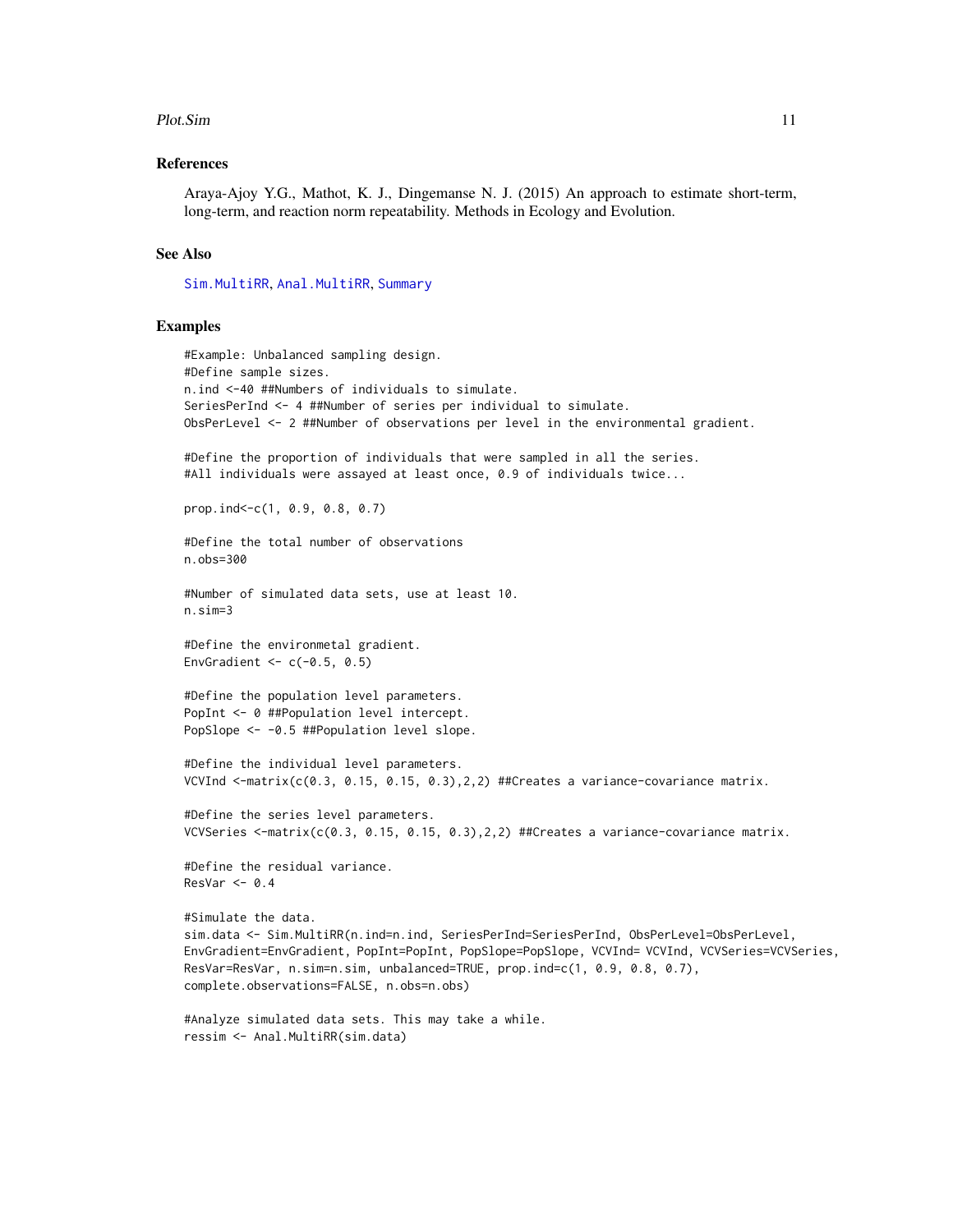#### <span id="page-11-0"></span>12 Power

#Summarize the results of the multi-level random regressions. Summary(ressim)

#Estimate bias. Bias(ressim)

#Estiamte imprecision. Imprecision(ressim)

#Estimate power. Power(ressim)

#Plot the simulations Plot.Sim(ressim)

<span id="page-11-1"></span>Power *Estimates power to detect significant among-individual variation in intercepts and slopes.*

## Description

Power analysis for object created with anal.MultiRR.

#### Usage

Power(x)

## Arguments

x Object created with Anal.MultiRR.

## Value

A list of data frames with the power to detect among-individual variation in intercepts and slopes in a multi-level random regression model.

## Author(s)

Yimen Araya

## References

Araya-Ajoy Y.G., Mathot, K. J., Dingemanse N. J. (2015) An approach to estimate short-term, long-term, and reaction norm repeatability. Methods in Ecology and Evolution.

## See Also

[Sim.MultiRR](#page-12-1), [Anal.MultiRR](#page-3-1)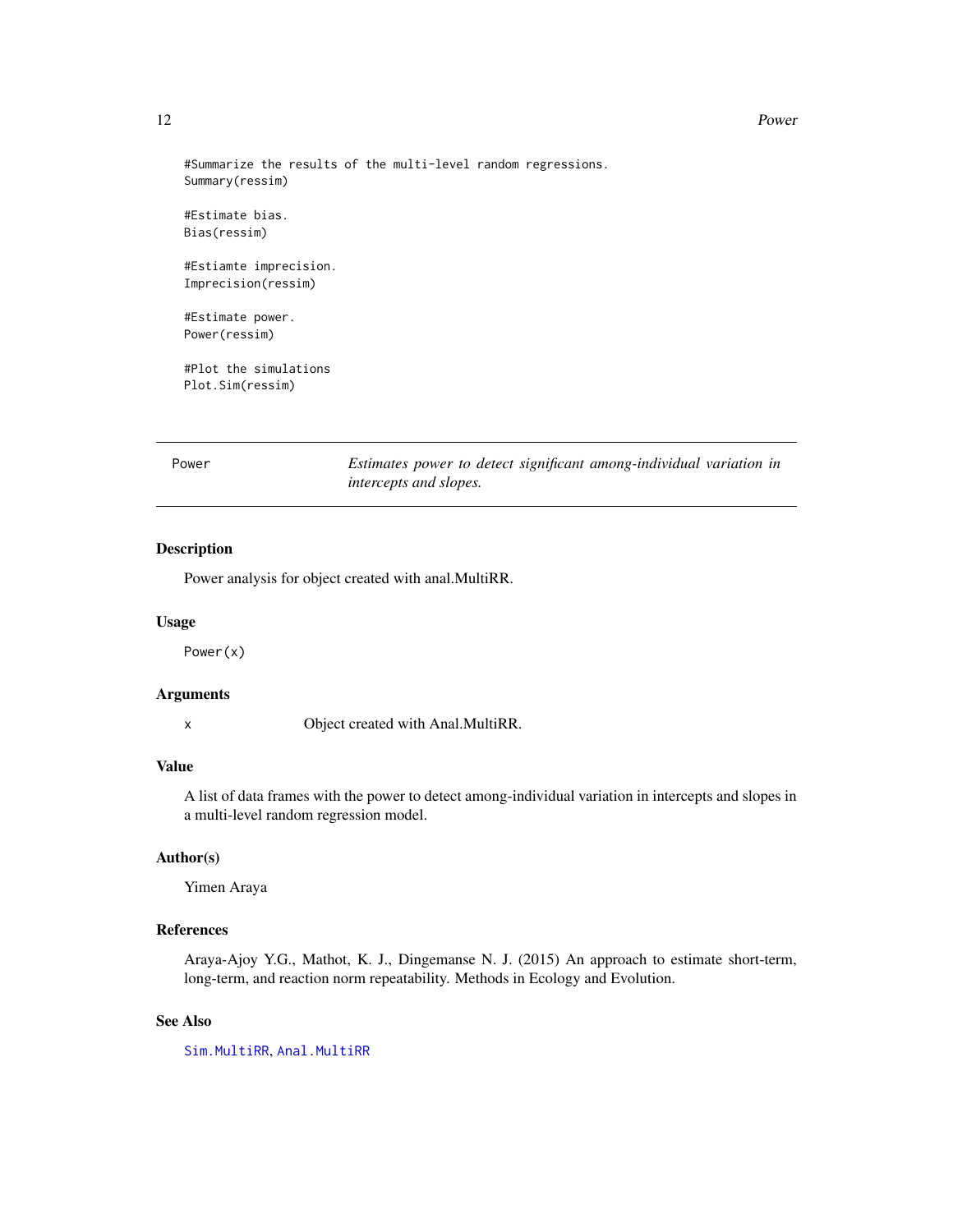#### <span id="page-12-0"></span>Sim.MultiRR 13

#### Examples

```
#Example 1: Balanced sampling design.
#Define sample sizes.
n.ind <-c(40, 50) ##Numbers of individuals to simulate.
SeriesPerInd <- c(4, 5) ##Number of series per individual to simulate.
ObsPerLevel <- 2 ##Number of observations per level in the environmental gradient.
#Number of simulated data sets, use at least 10.
n.sim=3
#Define the environmetal gradient.
EnvGradient <-c(-0.5, 0.5)#Define the population level parameters.
PopInt <- 0 ##Population level intercept.
PopSlope <- -0.5 ##Population level slope.
#Define individual level parameters
VCVInd \le-matrix(c(0.3, 0.15, 0.15, 0.3), 2,2) ##Creates a variance-covariance matrix.
#Define series level parameters
VCVSeries <-matrix(c(0.3, 0.15, 0.15, 0.3), 2,2) ##Creates a variance-covariance matrix.
#Define the residual variance.
ResVar < -0.4#Simulate the data sets.
sim.data <- Sim.MultiRR(n.ind=n.ind, SeriesPerInd=SeriesPerInd,
ObsPerLevel=ObsPerLevel, EnvGradient=EnvGradient, PopInt=PopInt, PopSlope=PopSlope,
VCVInd=VCVInd, VCVSeries=VCVSeries, ResVar=ResVar, n.sim=3)
#Analyze the simulated data sets. This may take a while.
ressim <- Anal.MultiRR(sim.data)
#Summarize the results of the multi-level random regressions.
Summary(ressim)
#Estimate bias.
Bias(ressim)
#Estiamte imprecision.
Imprecision(ressim)
#Estimate power.
Power(ressim)
```
<span id="page-12-1"></span>Sim.MultiRR *Simulate data setes to be analyzed by a multi-level random regression.*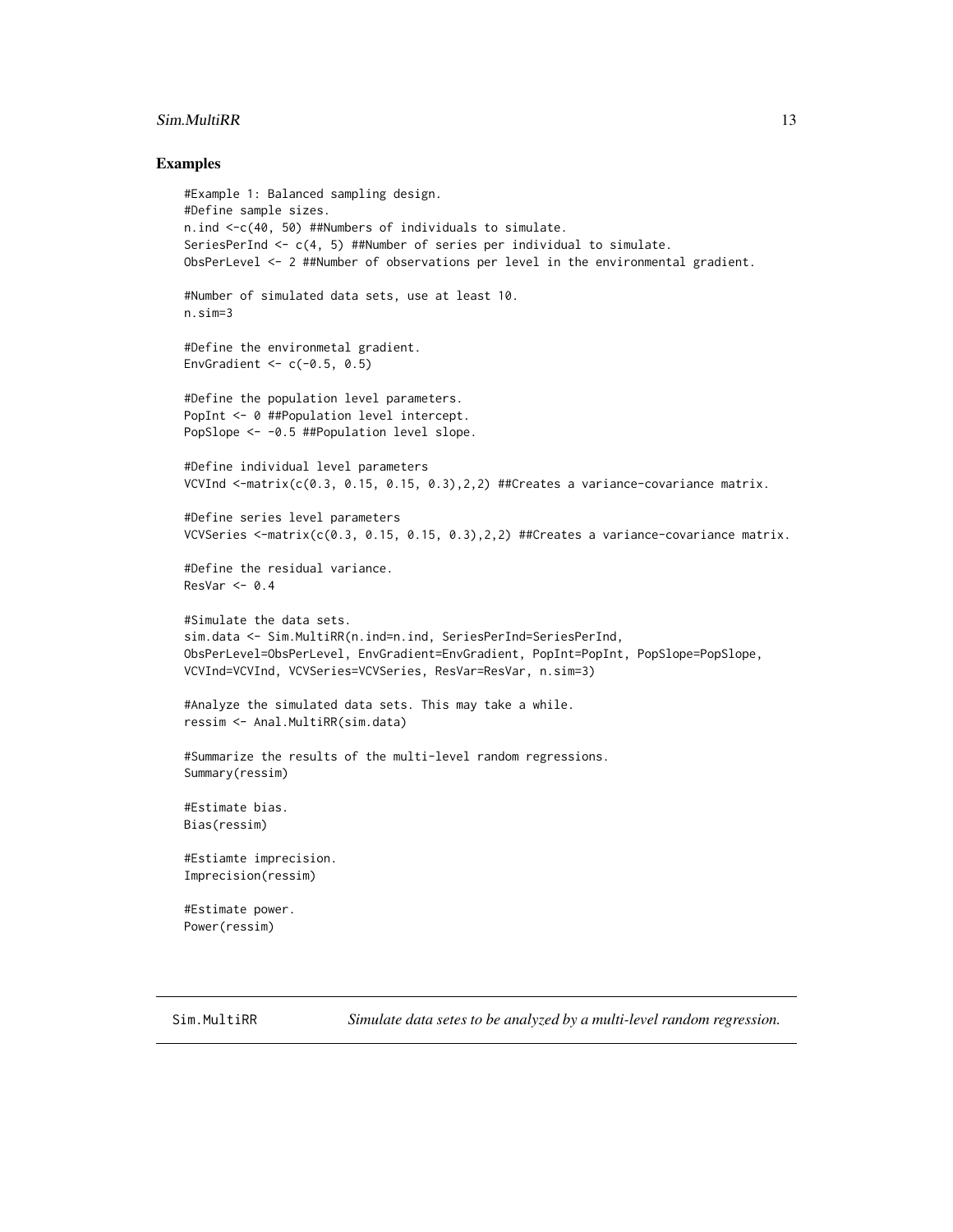## Description

Simulate n data sets to be analyzed with a multi-level random regression.

## Usage

```
Sim.MultiRR(n.ind, SeriesPerInd, ObsPerLevel, EnvGradient, PopInt,
PopSlope, VCVInd, VCVSeries, ResVar, n.sim, unbalanced = FALSE,
prop.ind, complete.observations = TRUE, n.obs)
```
## Arguments

| n.ind                 | A vector consisting of the total individuals sampled.                                                                                                                                                                      |
|-----------------------|----------------------------------------------------------------------------------------------------------------------------------------------------------------------------------------------------------------------------|
| SeriesPerInd          | A vector consisting of the number of series sampled for each individual.                                                                                                                                                   |
| ObsPerLevel           | The number of observations per series in each level of the environment.                                                                                                                                                    |
| EnvGradient           | A vector consisting of the levels in the environmental gradient.                                                                                                                                                           |
| PopInt                | Population level intercept.                                                                                                                                                                                                |
| PopSlope              | Population level slope.                                                                                                                                                                                                    |
| VCVInd                | A positive definite variance covariance matrix of dimensions $2 \times 2$ , defining the<br>among-individual variance in intercepts and slopes in the diagonals and their<br>covariance in the off diagonals.              |
| VCVSeries             | A positive definite variance covariance matrix of dimensions 2 X 2, defining<br>the among-series variance in intercepts and slopes in the diagonals and their<br>covariance in the off diagonals.                          |
| ResVar                | Residual variance                                                                                                                                                                                                          |
| n.sim                 | Number of data sets to simulate.                                                                                                                                                                                           |
| unbalanced            | Optional argument determining whether not all the individuals were assayed the<br>same number of series. The default is "FALSE".                                                                                           |
| prop.ind              | When unbalanced $=$ "TRUE", A vector that has the same length as the number<br>of series per individual, with the proportion of individuals measured n times. All<br>individuals should have been measured once (1,.,.,.). |
| complete.observations |                                                                                                                                                                                                                            |
|                       | Optional argument determining whether all the levels were assayed the same<br>number of times. The default is "TRUE".                                                                                                      |
| n.obs                 | The total number of observations, if complete observartions = "FALSE".                                                                                                                                                     |

## Value

A list of data sets to be analyzed by Anal.MultiRR.

## Author(s)

Yimen Araya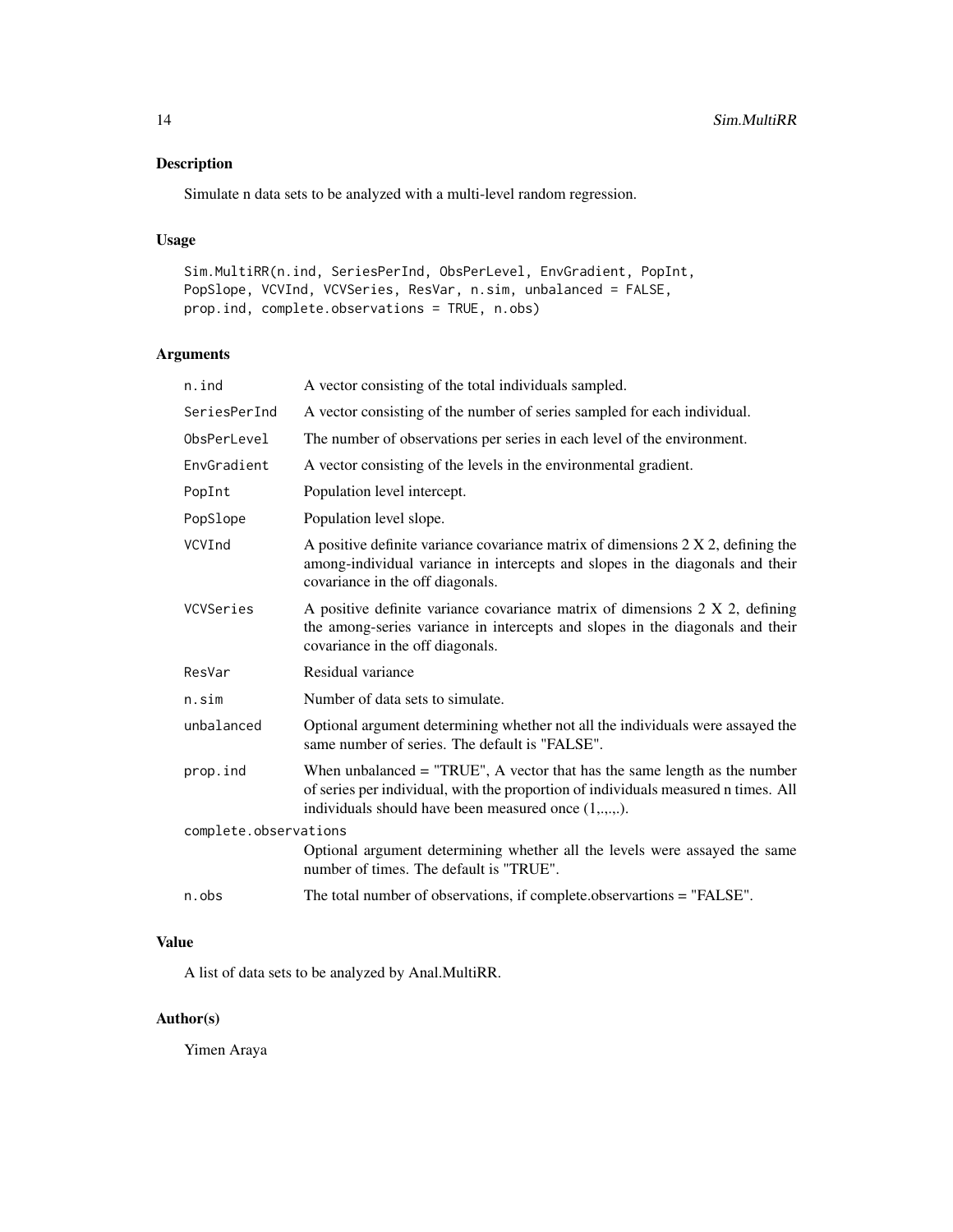#### <span id="page-14-0"></span>Sim.MultiRR 15

## References

Araya-Ajoy Y.G., Mathot, K. J., Dingemanse N. J. (2015) An approach to estimate short-term, long-term, and reaction norm repeatability. Methods in Ecology and Evolution.

## See Also

[Anal.MultiRR](#page-3-1)

### Examples

```
#Example 1: Balanced sampling design.
#Define sample sizes.
n.ind <-c(40, 50) ##Numbers of individuals to simulate.
SeriesPerInd <- c(4, 5) ##Number of series per individual to simulate.
ObsPerLevel <- 2 ##Number of observations per level in the environmental gradient.
#Number of simulated data sets, use at least 10.
n.sim=3
#Define the environmetal gradient.
EnvGradient \leq c(-0.5, 0.5)
#Define the population level parameters.
PopInt <- 0 ##Population level intercept.
PopSlope <- -0.5 ##Population level slope.
#Define individual level parameters
VCVInd \leq-matrix(c(0.3, 0.15, 0.15, 0.3), 2, 2) ##Creates a variance-covariance matrix.
#Define series level parameters
VCVSeries <- matrix(c(0.3, 0.15, 0.15, 0.3), 2, 2) ##Creates a variance-covariance matrix.
#Define the residual variance.
ResVar < -0.4#Simulate the data sets.
sim.data <- Sim.MultiRR(n.ind=n.ind, SeriesPerInd=SeriesPerInd,
ObsPerLevel=ObsPerLevel, EnvGradient=EnvGradient, PopInt=PopInt, PopSlope=PopSlope,
VCVInd=VCVInd, VCVSeries=VCVSeries, ResVar=ResVar, n.sim=3)
#Analyze the simulated data sets. This may take a while.
ressim <- Anal.MultiRR(sim.data)
#Summarize the results of the multi-level random regressions.
Summary(ressim)
#Estimate bias.
Bias(ressim)
#Estiamte imprecision.
Imprecision(ressim)
```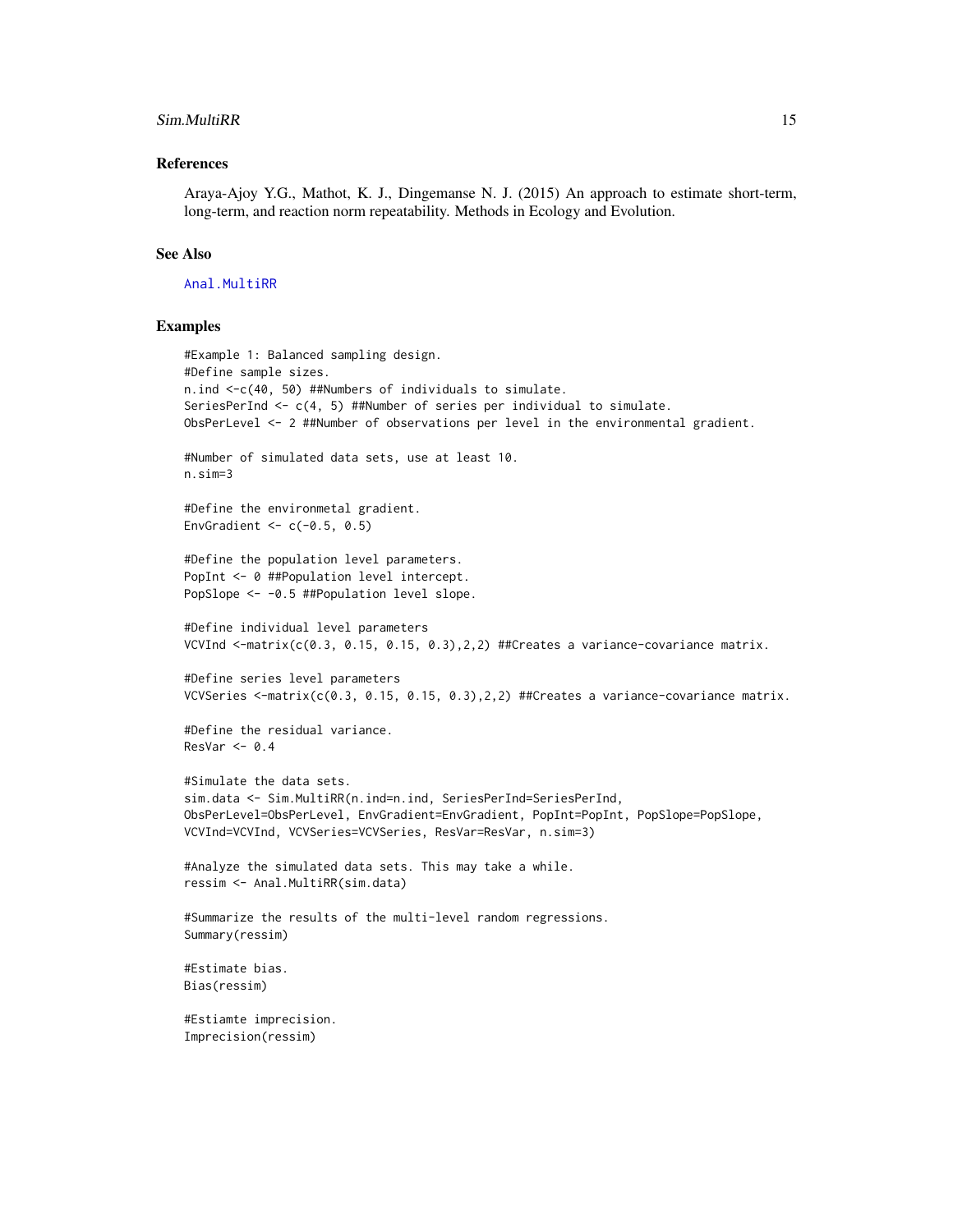```
#Estimate power.
Power(ressim)
#Example 2: Unbalanced sampling desing.
#Define sample sizes.
n.ind <-40 ##Numbers of individuals to simulate.
SeriesPerInd <- 4 ##Number of series per individual to simulate.
ObsPerLevel <- 2 ##Number of observations per level in the environmental gradient.
#Define the proportion of individuals that were sampled in all the series.
#All individuals were assayed at least once, 0.9 of individuals twice...
prop.ind<-c(1, 0.9, 0.8, 0.7)
#Define the total number of observations
n.obs=300
#Number of simulated data sets, use at least 10.
n.sim=3
#Define the environmetal gradient.
EnvGradient <-c(-0.5, 0.5)#Define the population level parameters.
PopInt <- 0 ##Population level intercept.
PopSlope <- -0.5 ##Population level slope.
#Define the individual level parameters.
VCVInd <-matrix(c(0.3, 0.15, 0.15, 0.3),2,2) ##Creates a variance-covariance matrix.
#Define the series level parameters.
VCVSeries <-matrix(c(0.3, 0.15, 0.15, 0.3),2,2) ##Creates a variance-covariance matrix.
#Define the residual variance.
ResVar < -0.4#Simulate the data.
sim.data <- Sim.MultiRR(n.ind=n.ind, SeriesPerInd=SeriesPerInd, ObsPerLevel=ObsPerLevel,
EnvGradient=EnvGradient, PopInt=PopInt, PopSlope=PopSlope, VCVInd= VCVInd, VCVSeries=VCVSeries,
ResVar=ResVar, n.sim=n.sim, unbalanced=TRUE, prop.ind=c(1, 0.9, 0.8, 0.7),
complete.observations=FALSE, n.obs=n.obs)
#Analyze simulated data sets. This may take a while.
ressim <- Anal.MultiRR(sim.data)
#Summarize the results of the multi-level random regressions.
Summary(ressim)
#Estimate bias.
Bias(ressim)
#Estiamte imprecision.
Imprecision(ressim)
```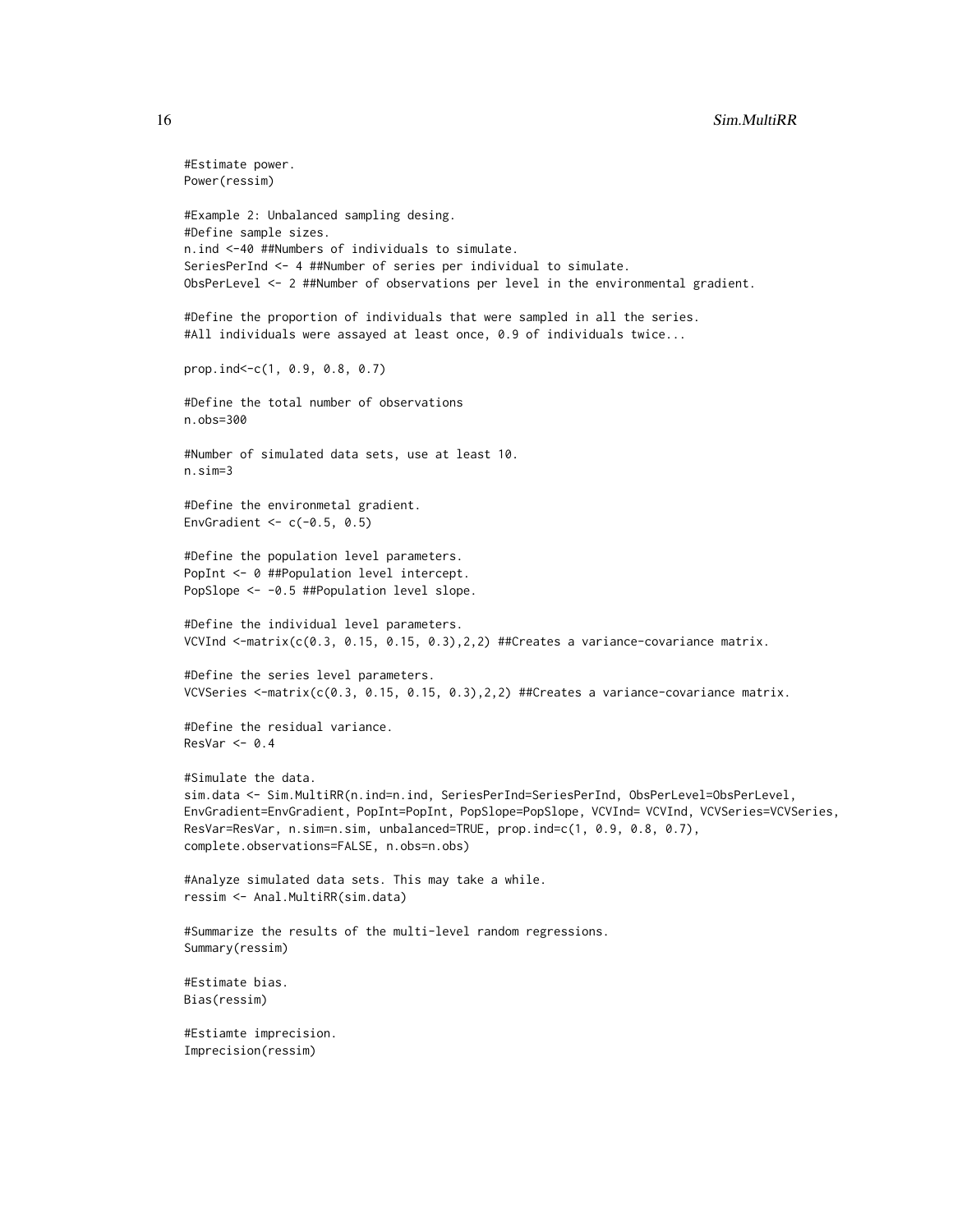#### <span id="page-16-0"></span>Summary 2012 and 2012 and 2012 and 2012 and 2012 and 2012 and 2012 and 2012 and 2012 and 2012 and 2013 and 201

#Estimate power. Power(ressim)

<span id="page-16-1"></span>Summary *Summary of the results of the multi-level random regressions performed to n simulated data sets.*

## Description

Summary of object created with anal.MultiRR.

## Usage

Summary(x)

#### Arguments

x Object created with anal.MultiRR.

#### Value

A list of data frames with a summary of the model estimates for all the simulations.

## Author(s)

Yimen Araya

## References

Araya-Ajoy Y.G., Mathot, K. J., Dingemanse N. J. (2015) An approach to estimate short-term, long-term, and reaction norm repeatability. Methods in Ecology and Evolution.

#### See Also

[Sim.MultiRR](#page-12-1), [Anal.MultiRR](#page-3-1)

## Examples

#Example 1: Balanced sampling design. #Define sample sizes. n.ind <-c(40, 50) ##Numbers of individuals to simulate. SeriesPerInd <- c(4, 5) ##Number of series per individual to simulate. ObsPerLevel <- 2 ##Number of observations per level in the environmental gradient. #Number of simulated data sets, use at least 10. n.sim=3

#Define the environmetal gradient.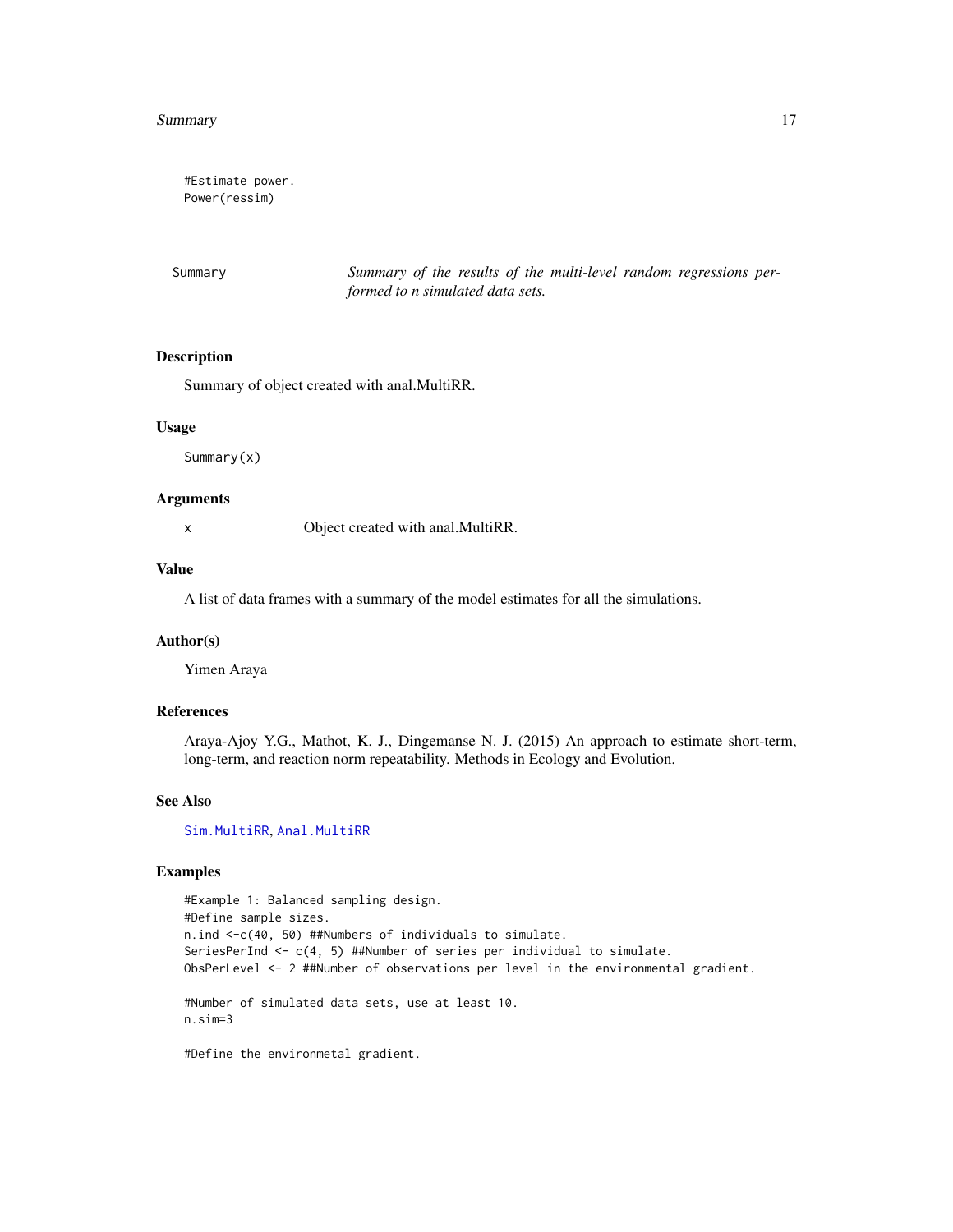```
EnvGradient <-c(-0.5, 0.5)#Define the population level parameters.
PopInt <- 0 ##Population level intercept.
PopSlope <- -0.5 ##Population level slope.
#Define individual level parameters
VCVInd \le-matrix(c(0.3, 0.15, 0.15, 0.3),2,2) ##Creates a variance-covariance matrix.
#Define series level parameters
VCVSeries <-matrix(c(0.3, 0.15, 0.15, 0.3), 2,2) ##Creates a variance-covariance matrix.
#Define the residual variance.
ResVar < 0.4#Simulate the data sets.
sim.data <- Sim.MultiRR(n.ind=n.ind, SeriesPerInd=SeriesPerInd,
ObsPerLevel=ObsPerLevel, EnvGradient=EnvGradient, PopInt=PopInt, PopSlope=PopSlope,
VCVInd=VCVInd, VCVSeries=VCVSeries, ResVar=ResVar, n.sim=3)
#Analyze the simulated data sets. This may take a while.
ressim <- Anal.MultiRR(sim.data)
#Summarize the results of the multi-level random regressions.
Summary(ressim)
#Estimate bias.
Bias(ressim)
#Estiamte imprecision.
Imprecision(ressim)
#Estimate power.
Power(ressim)
```